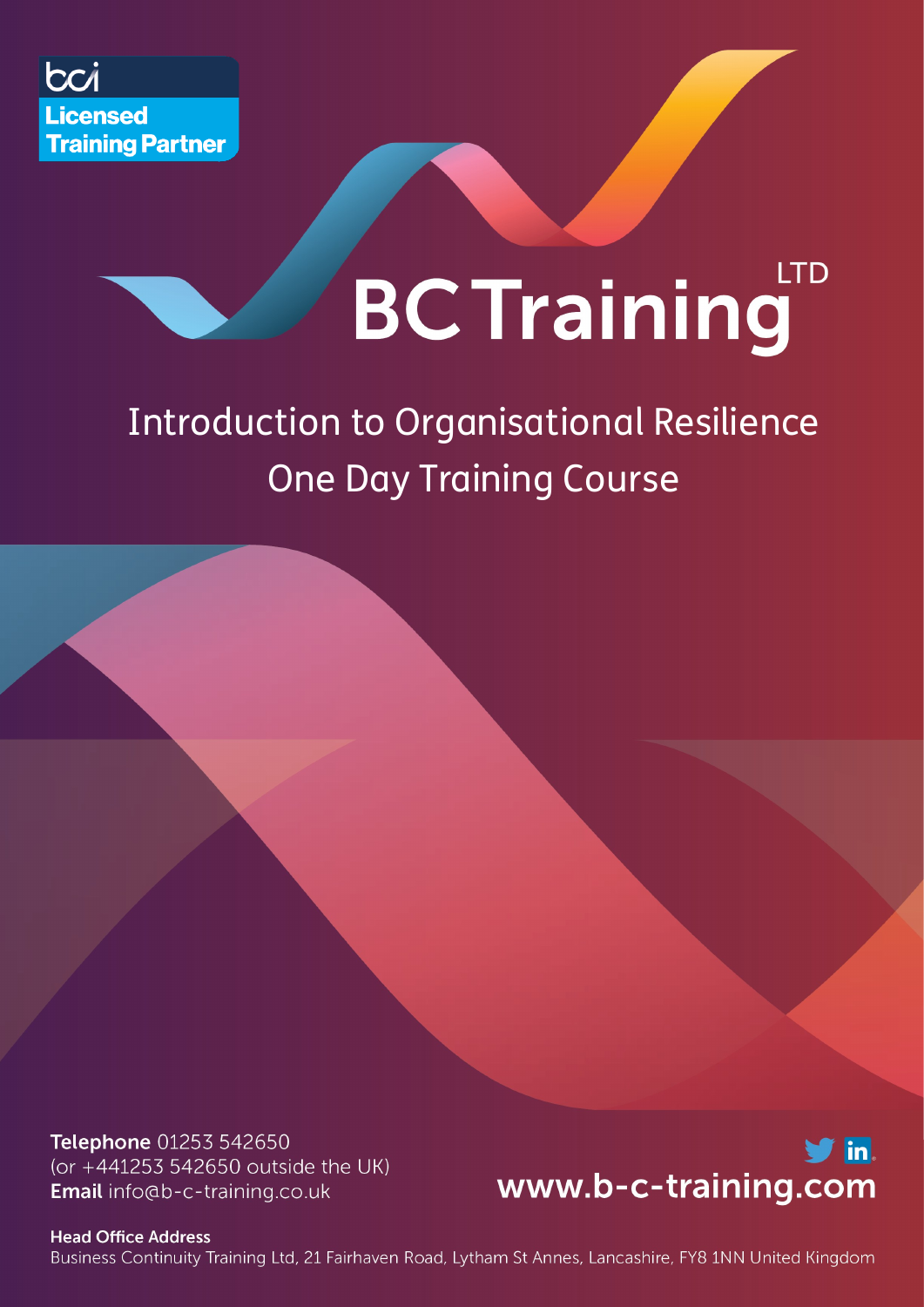## Introduction to Organisational Resilience

### Course Description

This course is designed to introduce the concept of organisational resilience. It will provide delegates with a practical approach to build on the foundation of their existing skills and knowledge to develop and enhance resilience capabilities for their organisation.

Business Continuity principles and practices are essential to building resilience in organisations. Developing effective resilience capabilities requires a collaborative approach between established management disciplines.

This course reflects on the UK guidance to organisational resilience BS 65000 and the current global thinking at an international level.

### Course Objectives

- Provide an overview of organisational resilience
- To engage in workshop discussions about organisational resilience
- To offer examples of what works in practice, e.g. building resilience capabilities

## Who Should Attend?

Business continuity and resilience professionals who are already familiar with the concepts of enterprise risk, emergency response, business continuity, crisis management and disaster recovery management.

It is recommended that students have a minimum of a CBCI or equivalent credential with experience working in an organisation in a continuity and resilience related role.

## Course Delivery

This BCI training course is delivered as a one day, classroom based course by an approved BCI tutor. During this course delegates will take part in group discussions and activities.

## Recommended Reading

It is advisable for delegates to be familiar with the Good Practice Guidelines 2018 prior to attending the course. This can be purchased from the BC Training website.

## Certificate of Attendance

A certificate of attendance will be issued to delegates following the completion of the course.

## Continuous Professional Development (CPD)

Completing this course will contribute 8 hours towards your Continuous Professional Development.

## Course Cost

The cost of this one day training course is £525 plus VAT.



**www.b-c-training.com**



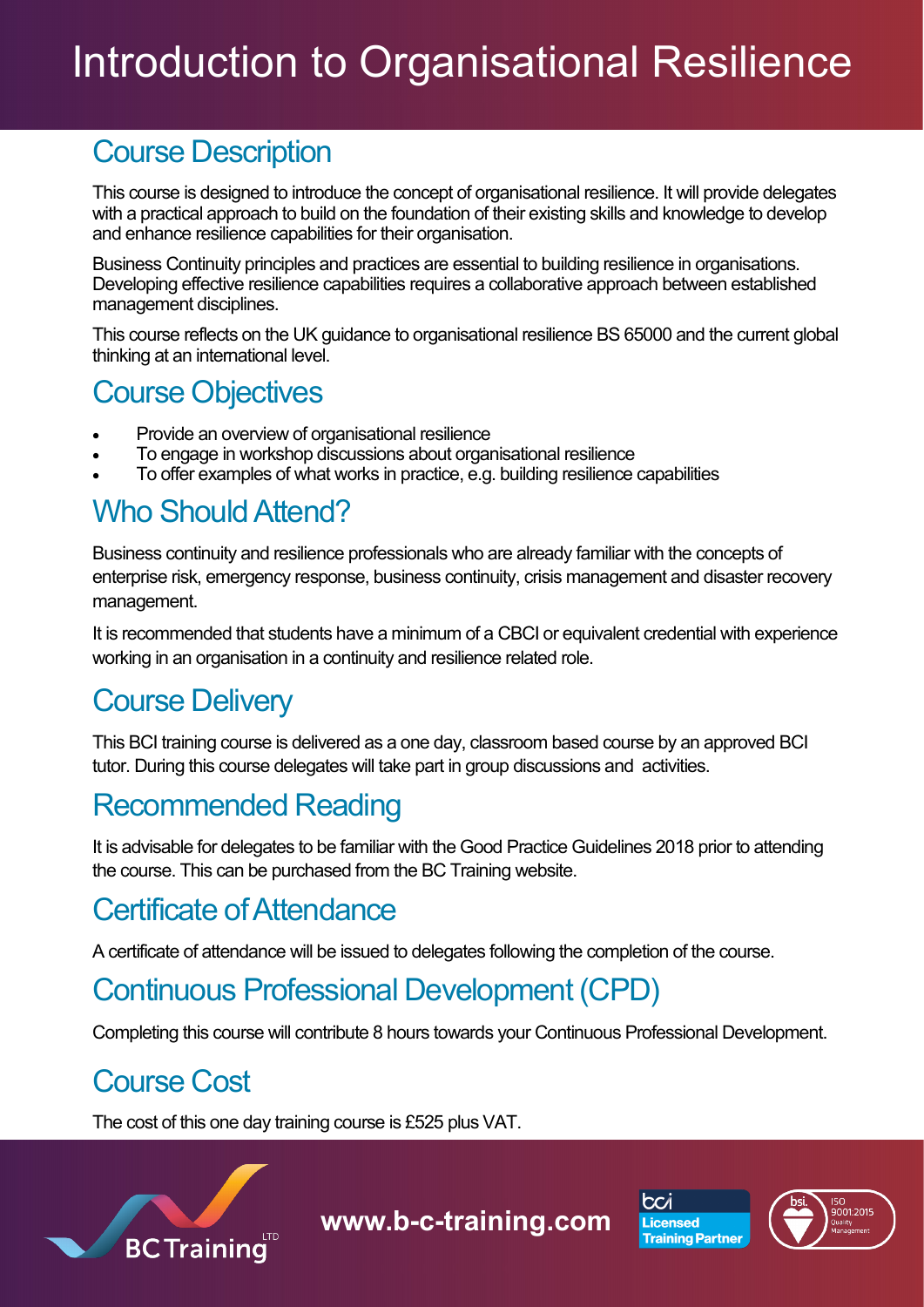# Introduction to Organisational Resilience

### Course Programme

| <b>Start</b> | <b>Finish</b> | <b>Subject Area</b>                                                                  | <b>Detail</b>                                                                                                                                                                                                                                         |
|--------------|---------------|--------------------------------------------------------------------------------------|-------------------------------------------------------------------------------------------------------------------------------------------------------------------------------------------------------------------------------------------------------|
| 0900         | 0930          | Introduction                                                                         |                                                                                                                                                                                                                                                       |
| 0930         | 1100          | Module 1<br>What is organisational resilience<br>and why does it matter?             | What does it mean to be resilient?<br>Defining organisational resilience<br>Resilience as a strategic objective                                                                                                                                       |
|              |               |                                                                                      | Your business/organisation<br>Resilience in organisations<br>Questions and considerations<br>Planning<br>Principles and benefits<br>Structures of modern life<br>Structuring thoughts<br>Management structures<br><b>Products and Services</b>        |
| 1100         | 1115          | <b>Break</b>                                                                         |                                                                                                                                                                                                                                                       |
| 1115         | 1245          | Module 1 - continued<br>What is organisational resilience<br>and why does it matter? | <b>Culture and Attitudes</b><br>Good Corporate Governance<br>Organisational resilience<br>Robust or Resilient?<br>Continuity and adaptability<br>Resilience planning<br>Components for implementation                                                 |
|              |               |                                                                                      | A model for resilience                                                                                                                                                                                                                                |
| 1245         | 1345          | Lunch                                                                                |                                                                                                                                                                                                                                                       |
| 1345         | 1500          | Module 2<br><b>Building and Sustaining</b><br>Resilience                             | Response readiness<br>Approaches to planning<br>Reasons to be resilient<br>Developing resilience capability<br>Building resilience capability<br>Being informed                                                                                       |
| 1500         | 1515          | <b>Break</b>                                                                         |                                                                                                                                                                                                                                                       |
| 1515         | 1630          | Module 2 - continued<br><b>Building and Sustaining</b><br>Resilience                 | The threat landscape<br>Consequences - operational<br>Risk management<br>Crisis and Continuity Management<br>Building and sustaining resilience<br>Resilience oversight<br>Assessment and validation<br>Maintenance and review<br>Planning principles |
| 1630         | 1700          | <b>Course Review</b>                                                                 |                                                                                                                                                                                                                                                       |

Please note timings are indicative as the exact timings may change due to delegate interest and experience in certain subjects. The course may finish earlier than 5.00pm if all topics have been covered.



**www.b-c-training.com**